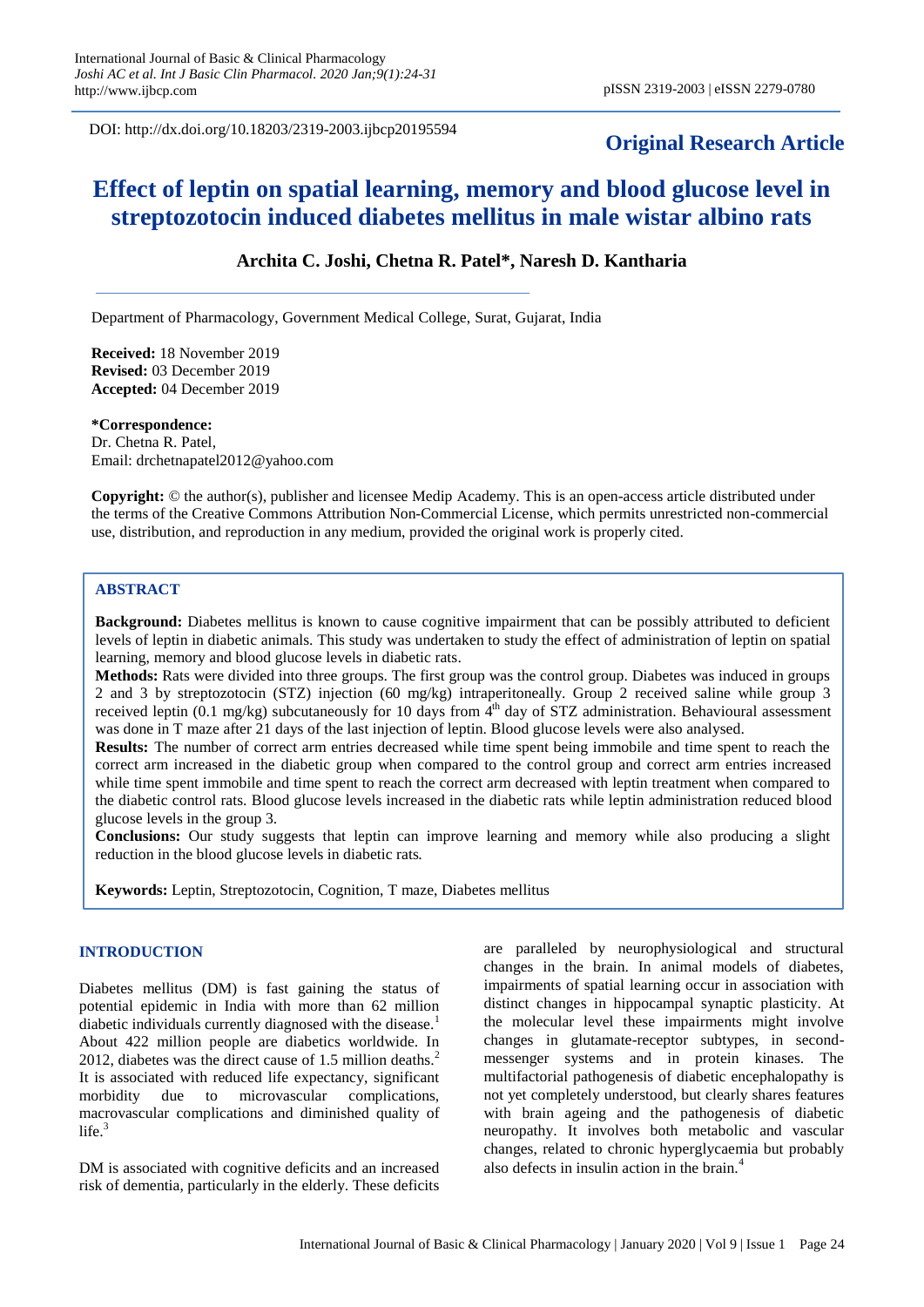Recently, the association of diabetes with dementia and cognitive dysfunction has gained attention.<sup>5</sup> Patients with DM are 1.5 times more likely to develop Alzheimer's disease and 2.5 times more likely to develop vascular dementia than those without diabetes.<sup>6</sup> In patients with type 1 diabetes, changes are seen in the first five to seven years of life when the brain is developing. Studies in adults showed that a specific set of cognitive functions is affected by type 1 DM, including mental processing speed and flexibility and attention. Other important functions, such as memory and learning, planning and inhibition seem to be unaffected in these patients.<sup>7</sup> The profile of cognitive decrements in type 2 DM is generally similar to that found in type  $1$   $\overrightarrow{DM}$ .<sup>8</sup> The most striking difference is that type 2 DM is associated with decreased memory and learning performance and vascular brain lesions are more prominent.<sup>9</sup>

It is well documented that leptin plays a pivotal role in the regulation of food intake and body weight via signalling information about the status of fat stores to leptin receptors expressed on specific hypothalamic nuclei. Studies have shown that leptin plays an important role in modulating higher cognitive functions such as learning and memory and that leptin is a potential cognitive enhancer as it rapidly alters glutamate receptor trafficking processes and in turn the efficacy of hippocampal excitatory synaptic transmission.

It is well documented that cognitive deficits are prevalent in diabetics. As obesity and obesity-linked disorders such as type II diabetes are associated with resistance to leptin, it is feasible that leptin dysfunction plays a role in cognitive impairments in these individuals. $^{10}$  However it was found that when type 1 diabetic children are insulin deficient, which is classically the case at initial presentation, their leptin levels are subnormal to a control population. Furthermore, their leptin levels do not correlate with BMI, indicating that factors besides adiposity are operational. Soon after the institution of insulin therapy (within 24 hr), leptin levels increase significantly before any appreciable weight gain. These levels become comparable to non-diabetic levels after 3-5 days of insulinization. At that point, leptin levels correlate with insulin dose. These results suggest a stimulatory role of insulin on leptin production.<sup>11</sup>Due to the lack of adequate evidence on the relationship between leptin and its beneficial effects (if any) on impaired learning and memory in type 1diabetes, we decided to conduct this experiment to study the effects of leptin on spatial learning, memory and blood glucose levels in streptozotocin induced diabetes mellitus in male albino wistar rats.

#### **METHODS**

#### *Experimental animals*

All experiments were performed after prior permission from the Institutional Animal Ethics Committee (IAEC),

Government Medical College, Surat, Gujarat, India. Committee is constituted in accordance with Committee for the Purpose of Control and Supervision on Experiments on Animals (CPCSEA) guidelines, Ministry of Environment and Forests (Animal Welfare Division), Government of India, New Delhi, India during 1 year period (November 2015 to October 2016). Male wistar albino rats (150-250 gms) were procured from the Central Animal House of Government Medical College, Surat.

Rats were housed in standard transparent polypropylene cages and kept under controlled room temperature and humidity ( $26\pm30$  °C;  $40\pm5\%$ ) in a 12 hr light-dark cycle. Animals were acclimatized for one week to laboratory conditions before starting the experiment. The rats were given standard laboratory diet and water ad libitum.

Prior to the day of initiation of the experiment, the rats were fasted for 12 hours with free access to water. Day 1 is taken as the day of beginning of the study.

## *Drugs*

*Streptozotocin:* Streptozotocin was purchased in powder form from Venus Chemicals Centre, Vapi. It was dissolved in normal saline (100 mg/5 ml) and administered in a dose of 60 mg/kg of body weight intraperitoneally (I.P.).

*Leptin:* Leptin (recombinant rat leptin) was purchased in powder form from Labdhee Laboratories, Ahmedabad. It was dissolved in distilled water to get the concentration of 1 mg/ml and was given to the rats in a dose of 0.1 mg/kg of body weight subcutaneously  $(S.C.).$ <sup>12</sup>

#### *Induction of diabetes*

Diabetes was induced in the rats by injecting streptozotocin in the dose of 60 mg/kg body weight, I.P., in all the 3 groups. It was injected once, on day 1.

To assess if diabetes had been successfully induced, blood glucose analysis was done by a glucometer, 72 hours after the injection.

#### *Experimental design*

There were a total of 3 groups in the study with each group containing 5 animals. 15 rats were allocated randomly into each group.

*Group 1 (control group):* This group consisted of healthy rats which received no treatment.

*Group 2 (diabetic rats receiving normal saline):* The rats in this group were given streptozotocin 60 mg/kg I.P. on the first day of conduction of the experiment. After checking for successful induction of diabetes, normal saline in the dose of 0.1 mg/kg was administered S.C.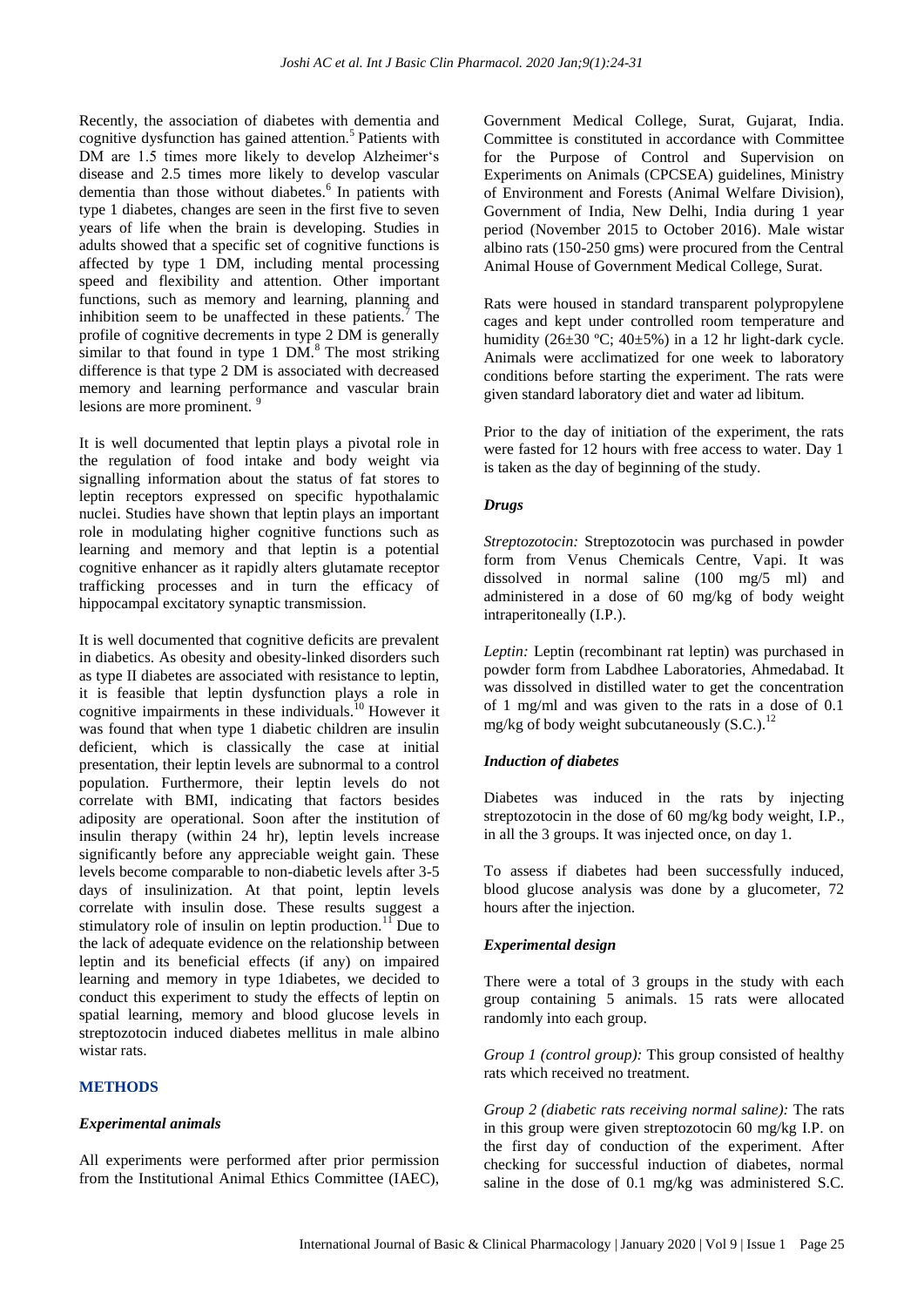from the  $4<sup>th</sup>$  day (of streptozotocin injection) onwards, for 10 consecutive days. The injection sites were alternatively changed (interchanging between the right and left hip).

| Table 1: Experimental design. |  |
|-------------------------------|--|
|-------------------------------|--|

|         | <b>Treatment received (day 1)</b>     | <b>Treatment received (day 4)</b> | <b>Behavioral assessment (day 14)</b>                                            |  |
|---------|---------------------------------------|-----------------------------------|----------------------------------------------------------------------------------|--|
| Group 1 | No treatment                          | No treatment                      |                                                                                  |  |
| Group 2 | Streptozotocin 60 mg/kg I.P.<br>once. | Normal saline 0.1 mg/kg S.C.      | Behavioural assessment was done on the T<br>maze after 4 weeks of streptozotocin |  |
| Group 3 | Streptozotocin 60 mg/kg I.P.<br>once. | Leptin $0.1$ mg/kg S.C.           | injection.                                                                       |  |

*Group 3 (diabetic rats receiving leptin):* The rats in this group were given streptozotocin 60 mg/kg I.P. on the first day of conduction of the experiment. After checking for successful induction of diabetes, leptin in the dose of 0.1 mg/kg was administered S.C. from the  $4<sup>th</sup>$  day (of streptozotocin injection) onwards, for 10 consecutive days. The injection sites were alternatively changed (interchanging between the right and left hip) (Table 1).

#### *Behavioural assessment*

Four weeks after the streptozotocin injection, behavioural assessment in terms of spatial learning and memory was done by using the T maze.

#### *Procedure*

Rats after the successful induction of diabetes were subjected to behavioural assessment in the T maze test after completing the required treatment lengths.<sup>12</sup>

#### *Habituation*

Initially the rats were made to run in the T maze for a period of 4 days so that they adapt to the T maze and can differentiate between the right and left sides. This habituation made them well versed with the maze and provided them with the orientation required for the future trials. Visual cues in the form of different shapes of a triangle and a cylinder were placed alongside both the arms to allow the rats to distinguish between the left and the right sides. White paper was placed in the floor of the maze which was removed after every trial so that the fecal matter and urine left behind by the rat during the trial doesn't guide their choice in the next trial.

#### *Main task*

After the habituation was complete, the main test procedure was carried out. Each rat had to undergo 20 trials spaced out on a total of 5 days. Every day, 2 sessions were conducted divided to take place in the morning and afternoon with each session comprising of 2 trials. Hence each day, a total of 4 trials occurred. Each trial comprised of 2 phases, phase I and phase II. Phase I was the phase assigned to learning. The rat was placed at the base of the T. It was allowed to make a choice by

selecting either the left or the right arm of the T maze. Whichever arm the rat chose, it was confined in it by placing the block at the end of the arm for a period of 30 seconds to help retain the information regarding the choice of side. After 30 seconds, the rats were removed from the blocked arms and placed in a cage outside the maze for 1 minute. The block was removed and the rat was again placed in the base of the T and allowed to run and make a choice.

A correct alternation was said to have been made when the rat chose the arm which was not previously chosen. The distance was measured from the base of the T to the entry point of the arm chosen and the task was said to be complete when the whole body along with the tail was inside of the arm chosen. The time taken to reach the arm, the time spent immobile and the speed of the rats were noted for each run.

Results were analysed by one way ANOVA followed by Tukey's post hoc test.

#### *Ethical approval*

All experiments were performed after prior permission from the Institutional Animal Ethics Committee (IAEC), Government Medical College, Surat, Gujarat, India. Committee is constituted in accordance with CPCSEA guidelines, Ministry of Environment and Forests (Animal Welfare Division), Government of India, New Delhi, India.

#### **RESULTS**

The purpose of this study was to determine if the administration of leptin to the group 3 rats caused a reduction in the blood glucose levels and an improvement in the cognitive functions when compared to the group 1 and group 2 rats. The behavioural assessment was done using the T maze and the rats were tested on the following parameters:

- Time taken to reach arm in both phases, phase I and phase II.
- Time spent immobile in both phases, phase I and phase II.
- Speed of the rat in both phases, phase I and phase II.
- Whether the rat alternated correctly or not.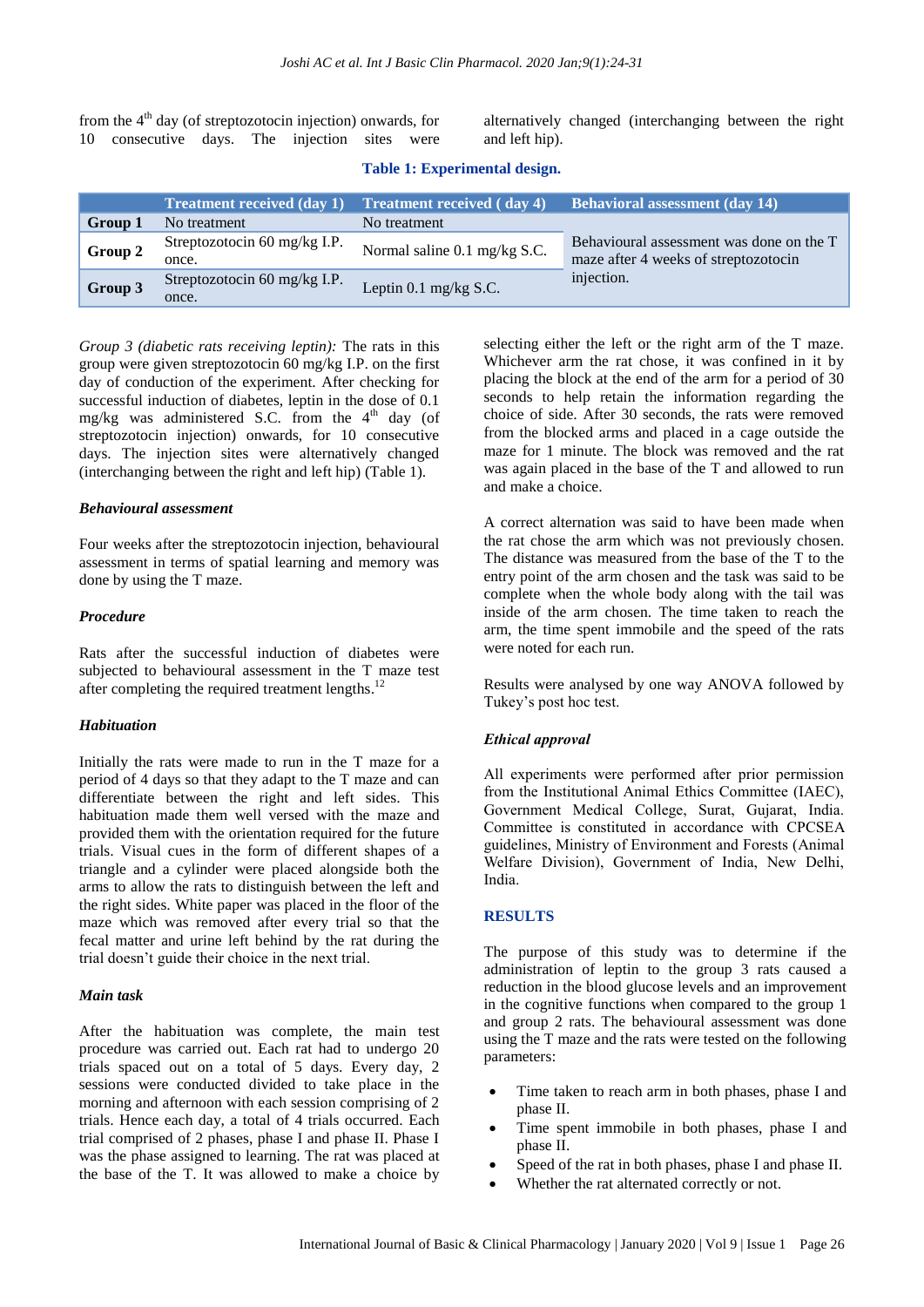Apart from the parameters tested on the T maze, blood glucose analysis was also done to determine the effect of leptin on blood glucose. The results obtained are described below.

#### *Result of blood glucose analysis*

Streptozotocin administration to the group 2 and group 3 rats led to an increase in the blood glucose levels when compared to the group 1 rats. Leptin administration to the group 3 rats however brought about a decrease in the blood glucose levels when compared to the group 2 rats which received normal saline.

Leptin administration did not bring down the blood glucose levels to the levels of the control rats (group-1) however they were significantly lowered when compared to the levels of group 2 rats (Table 2).

#### **Table 2: Blood glucose levels in mg/dl.**

| Group                            | Day 1       | $\overline{\mathrm{Day}}$ 4      | Day $14$         |
|----------------------------------|-------------|----------------------------------|------------------|
| I (control)                      | $74 + 2.77$ | $72.6 + 2.87$                    | $74.2 \pm 1.68$  |
| II (diabetic-<br>normal saline)  |             | $73.6 \pm 3.64$ $276.8 \pm 4.42$ | $284.8 \pm 6.61$ |
| <b>III</b> (diabetic-<br>leptin) |             | $72.2 + 3.98$ $270.8 + 5.18$     | $236+9.06$       |

Results are expressed as Mean±SEM (N=5 for each group). The readings are then analysed to assess a difference between the three groups. ANOVA followed by Tukey's post hoc test revealed a significant difference between the three groups  $(p<0.01)$ .

#### *Results of the behavioural assessment*

The analysis done on the T maze was done to assess the cognition of the diabetic rats and compare it with the controls as well as with those rats that had received leptin. The assessment was done on the basis of the following parameters:

Results were analysed by one way ANOVA followed by Tukey's post hoc test. There was a statistically significant difference observed between the group 1 and group 2, as well as group 1 and group  $3 \text{ (p<0.01)}$ . Statistically significant difference was also observed between the group 2 and group 3 ( $p<0.01$ ) (Table 3).

## **Table 3: Forced alternation rate.**

| Group   | <b>Mean</b> + sem |
|---------|-------------------|
| Group 1 | $84 + 2.915$      |
| Group 2 | $57+4.062*$       |
| Group 3 | $65 \pm 1.581$ *# |

 $*P<0.01$  as compared to control;  $\#p<0.01$  as compared to group  $\mathcal{L}$ 

There is a statistically significant difference between the three groups with reference to the P1 using one way

ANOVA followed by Tukey's post hoc test. While the difference was statistically significant between group 1 versus group 2 and group 2 versus group 3 ( $p < 0.01$ ), difference was also observed between group 2 and group 3 (p<0.05) (Figure 1).



**Figure 1: Time taken to reach the target arm.** \*P<0.01 as compared to group 1; #p<0.05 as compared to group 2;  $\degree$ p<0.05 compared to group 1.

In P2, statistically significant difference has been observed between the 3 groups using one way ANOVA followed by Tukey's post hoc test. Group 2 and group 3 were significantly different from the control rats at the p<0.01 and 0.05 respectively. Group 2 differed from group 3 and the difference was significant  $(p<0.05)$ .

There is a statistically significant difference between the three groups with reference to the i1 using one way ANOVA followed by Tukey's post hoc test. While the difference was statistically significant between group 1 versus group 2 and group 2 versus group 3 ( $p<0.01$ ), difference was also observed between group 2 and group 3 at (p<0.01) (Figure 2).



### **Figure 2: Time spent immobile while performing the task.**

 $*P<0.01$  as compared to group 1;  $\#p<0.01$  as compared to group 2.

In i2, statistically significant difference has been observed between the 3 groups using one way ANOVA followed by Tukey's post hoc test. Group 2 and group 3 were significantly different from the control rats  $(p<0.01)$ .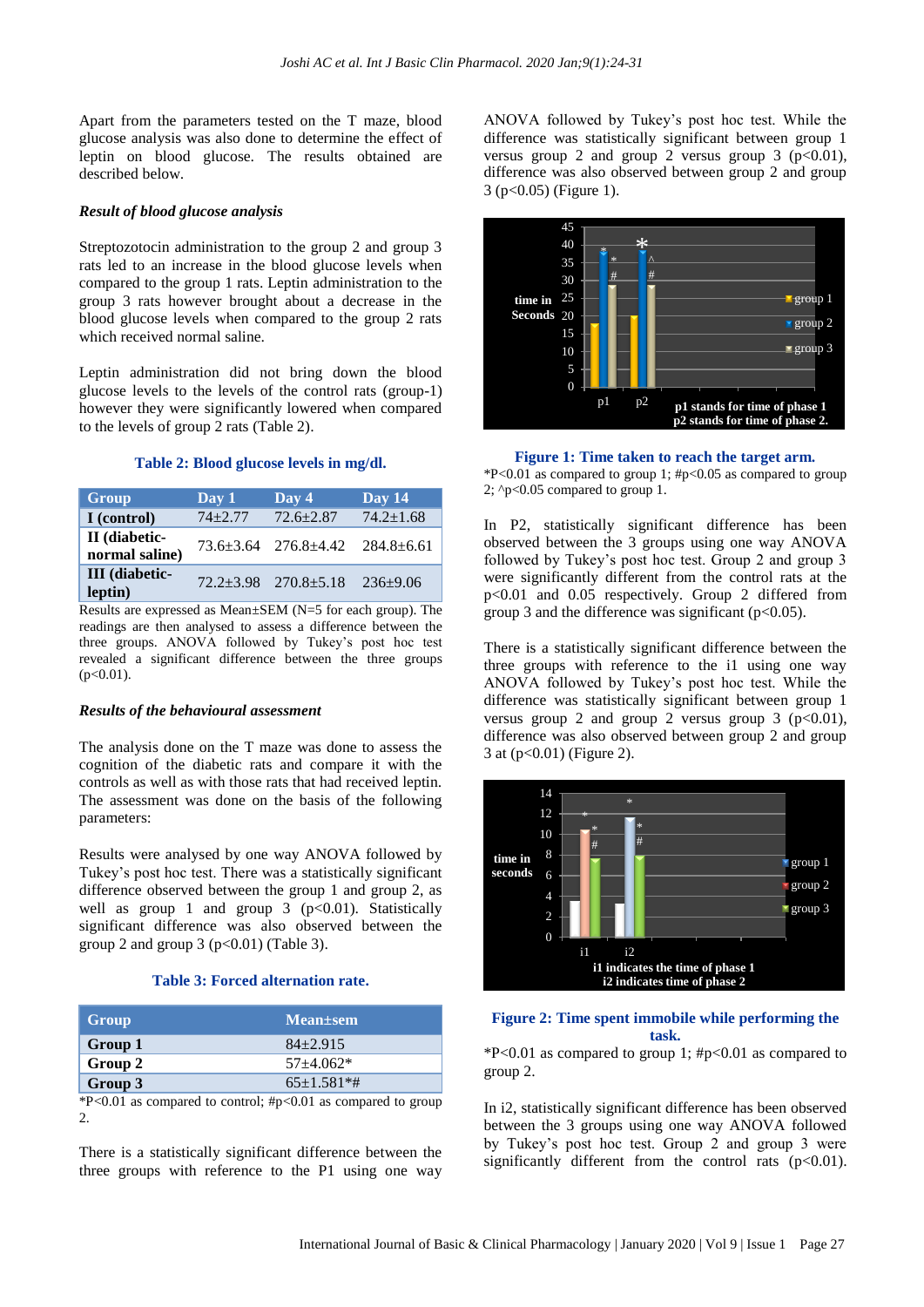Group 2 differed from group 3 and the difference was significant ( $p<0.01$ ).

There is a statistically significant difference between the three groups with reference to the s1 using one way ANOVA followed by Tukey's post hoc test. While the difference was statistically significant between group 1 versus group 2 and group 1 versus group 3 ( $p<0.05$ ), no statistically significant difference was also observed between group 2 and group 3 (Figure 3).



**Figure 3: Speed of the rats while performing the task.**  $*P<0.05$  with respect to the group 1;  $\#p<0.01$  with respect to group 1.

In s2, statistically significant difference has been observed between the 3 groups using one way ANOVA followed by Tukey's post hoc test. Group 1 and group 3 were significantly different from the control rats  $(p<0.05)$ . Group 1 differed from group 2  $(p<0.01)$  and no statistically significant difference was observed between the group 2 and group 3 in s2 as well.

#### **DISCUSSION**

Cognitive dysfunction with its wide range, from mild cognitive impairment through dementia, is one of the chronic complications of diabetes mellitus.<sup>13</sup> About 80% of people with Alzheimer's disease may have diabetes or impaired fasting glucose.<sup>14</sup> There is a faster deterioration of cognition in diabetic patients rather than non-diabetic elderly ones.<sup>15</sup>

Studies have shown that in patients with type 1 diabetes, cognitive dysfunction is characterized by a slowing of mental speed and a diminished mental flexibility. In some studies, sparing of learning and memory functions was reported, while some studies showed deficits in psychomotor efficiency and learning and memory.<sup>16,17</sup> This heterogeneity is probably caused by differences in patient characteristics and the psychometric paradigms used. Consequently, the exact pattern and magnitude of cognitive dysfunction is still unclear.<sup>16</sup>

Leptin has multiple, complex actions on insulin‐sensitive tissues and the hormones of the endocrine pancreas, all of which likely contribute to glucose homeostasis. Both leptin deficiency and leptin resistance have a profound impact on metabolism in rodents and humans. Leptin replacement can dramatically improve metabolism in cases of leptin deficiency, and now even shows promise as a therapy for insulin deficient type 1 diabetes.<sup>1</sup>

As a result of the profound ability of leptin to modulate glucose homeostasis, leptin holds therapeutic potential for the treatment of metabolic disorders.<sup>18</sup> Clinical trials showed that leptin had modest weight‐reducing effects in some obese individuals.<sup>19</sup> One such metabolic disorder that is accompanied by inappropriately low leptin levels is type 1 diabetes.

Although insulin therapy restores circulating leptin levels in type1 diabetes, studies in rodents show that higher doses of leptin might have additional therapeutic effects on glycemia. Leptin is now being tested clinically as an adjunct to insulin therapy for type 1 diabetic patients.<sup>2</sup>

In our study, the main focus was on the fasting blood sugar and the behavioural assessment done on the T maze which tested the animals on the time taken to reach the arms, the time spent immobile and the speed with which they reached their targets.

The assessment of blood glucose showed that there was a statistically significant increase in the blood glucose levels in the group 2 and group 3 after the administration of streptozotocin as checked on the  $4<sup>th</sup>$  day since the beginning of the experiment. The administration of leptin to the group 3 rats caused a decrease in the levels of glucose (levels measured on day 14) when compared to glucose levels of the same rats as seen on day 4 (post diabetes induction) as well as when compared to the glucose levels of the group 2 rats as seen on day 14.

These results are in line with the findings of the study conducted by Ghasemi et al.<sup>12</sup>Ghasemi and his colleagues in their study showed that leptin administration in the same dose as the one used in our study brought about a decrease in the levels of blood glucose in the rats. This decline in the blood glucose paralleled the improvement in cognition seen in their study.

This decrease in blood glucose levels by leptin may be explained by the fact there is a hypothesised crosstalk between the leptin and the insulin intracellular signalling pathways at the level of phosphatidylinositol-3 kinase  $(PI3\text{-}kinase).$ <sup>21</sup> In skeletal muscle, the insulin effect on glucose uptake is mainly mediated by GLUT4 translocation. A central role of PI3-kinase, both in the signalling to GLUT4 translocation and glycogen synthesis, has been demonstrated.<sup>22,23</sup> It is also in accordance with preliminary studies of skeletal muscle that demonstrated increased (up to 2-fold) GLUT4 expression in leptin-treated mice, which suggests that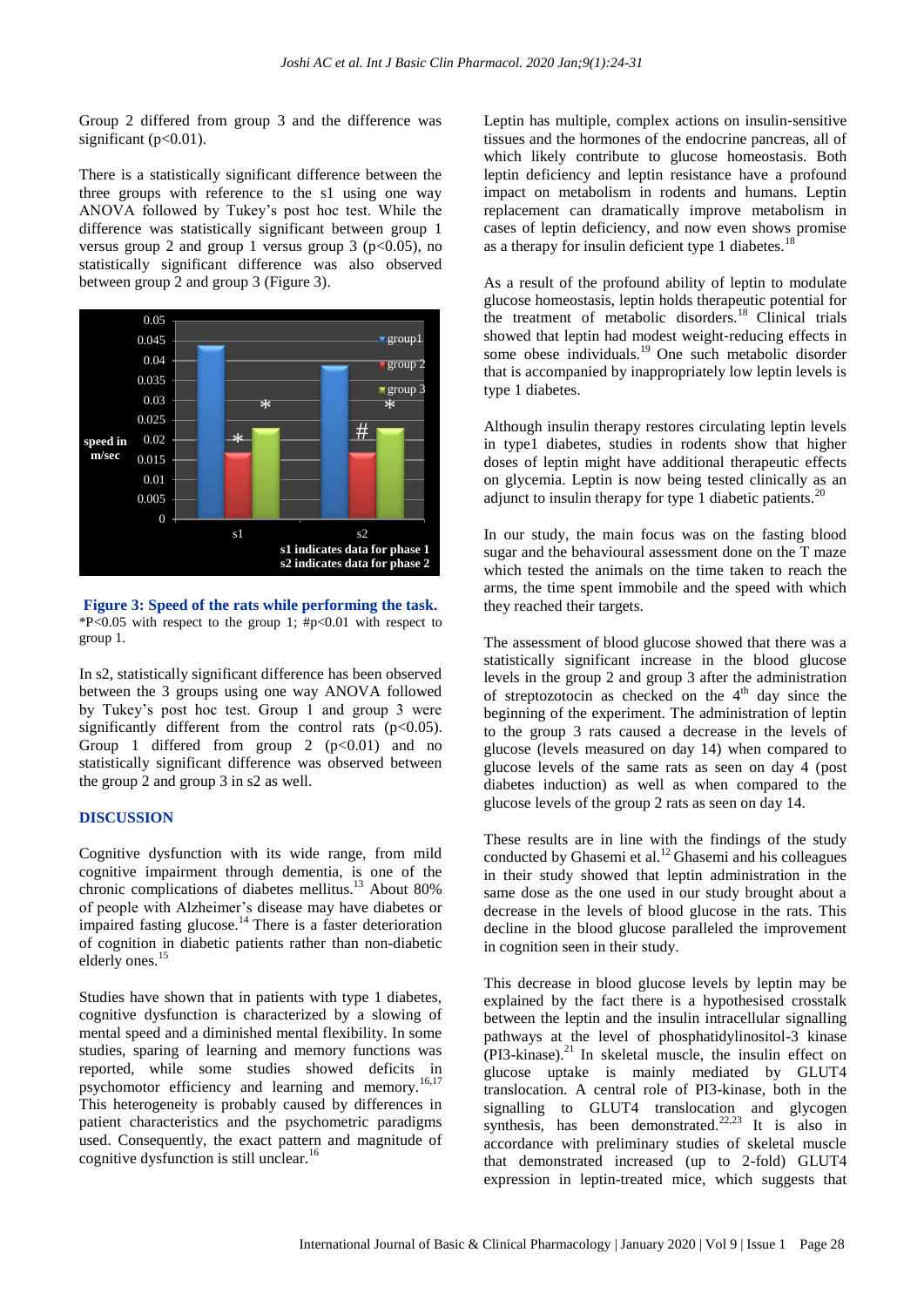glucose uptake (and insulin sensitivity) may be enhanced by leptin in the presence of normal levels of insulin and glucagon.<sup>24</sup>

Contrasting results have also been observed in some studies in which administration of leptin decreased insulin levels. In our study, the administration of leptin caused a reduction in the blood glucose levels which might be attributed to the above mentioned ability of leptin to enhance glucose uptake by the skeletal muscles as well as the insulin sensitising action of leptin.

When the alternation rates (Table 3) were compared between the 3 groups it was found that the alternation rate of the control group (group 1) was the highest at 84%. The alternation rate of the group 3 (diabetic rats that had received leptin) was 65%, which was more than that of the group 2 rats, i.e. 57% but less than the control rats. This can be explained by the findings of studies done previously that showed that moderate cognition impairment of learning and memory, particularly impairment of spatial learning and memory occurs in diabetic rats.<sup>25</sup>

Alternation reflects the rats' motivation to explore new environments and look out for food shelter etc. This alternation is based on their working memory which in turn is comprised of their short term learning and information gathering tendencies and ability to remember events.

Diabetes causes a dysglycemic picture in which episodes of hyperglycemia alter with episodes of hypoglycaemia. This causes damage to the brain seen as changes in the white matter in various studies. This damage is evident as deficit in the working memory of the rats and can be seen as a reduction in the exploratory tendencies as evident in the T maze alternation test.

The other parameters that were tested were the time taken to reach the target arms, the time spent immobile by the rodents and the speed of the animal while performing the task. Time taken to complete the task indicated the ability of the animal to take a decision to choose one particular side, its exploratory tendency and motivation to complete the task. Time spent immobile was an indicator of sluggish nature of reflexes and the inability to carry forward with the task of moving around in the maze. Speed is an important parameter to check for the development of cognitive impairment in type 1 diabetes. Cognitive impairment commonly manifests as a reduction in speed of the animal performing the task.

In our study, group 2 rats, i.e. the rats that had received normal saline after becoming diabetic, showed a marked reduction in their performance when compared to the control rats measured by an increase in the time taken to reach the target arms in both the phases of the experiment (Figure 1). This showed a decrease in both the learning ability (as seen in the phase 1) and the memory (as seen in

phase 2). The time spent immobile in both the phase 1 and phase 2 increased when compared to the control rats and the speed with which the rats performed the task decreased. All of these findings indicated that cognitive impairment had developed in the diabetic rats.

This impairment can be attributed to the occurrence of hyperglycaemic episodes that might have alternated with hypoglycaemic episodes as well as the direct toxic effects of streptozotocin. Hyperglycemia is not known to cause such dramatic changes in the cognition in such a short duration of 1 month. It might be a contributing reason but not the major cause of the deficits seen in cognition.

On the other hand, the episodic occurrence of hypoglycaemia might be a major contributor to the damage caused to the central nervous system (CNS) in diabetes. Hypoglycaemia causes localised hyperaemia and neurovascular changes which are dependent on neuronal oxygen consumption.<sup>26</sup> Hypoglycaemia causes glutamate release and activation of neuronal glutamate receptors, production of reactive oxygen species, neuronal zinc release, activation of poly (ADP-ribose) polymerase, and mitochondrial permeability transition all of which cause damage to the CNS.

In a study done by Ghasemi et al results were obtained on similar lines and streptozotocin administration caused an increase in the time taken to find the platform and increase in the escape latency indicating cognitive impairment.<sup>12</sup>

Leptin administration to the group 3 rats in our study brought about a decrease in the time taken to reach the target arm in both the phases (1 and 2), decreased the time spent immobile (Figure 2) and increased the speed of the rodent when compared to the group 2 rats, however the changes were not statistically significant (Figure 3). When compared to the control rats (group 1), the time taken to reach the target and the time spent immobile were more. The speed with which the animals performed the task was also less when compared to the group 1 control rats.

The inference that can be drawn from these results is that while leptin administration produced an improvement in the cognitive assessment parameters in the diabetic rats when compared to the diabetic controls, the improvement was not so pronounced as to be comparable with the group 1 non diabetic rats indicating a modest improvement in cognition.

In the experiment performed by Ghasemi et al, administration of leptin produced improvement in learning and memory functions.<sup>12</sup> Leptin in their study also produced a reduction in the glucose levels which was parallel to the cognitive improvement seen in the diabetic rats. Our study findings seemed to be consistent with this study.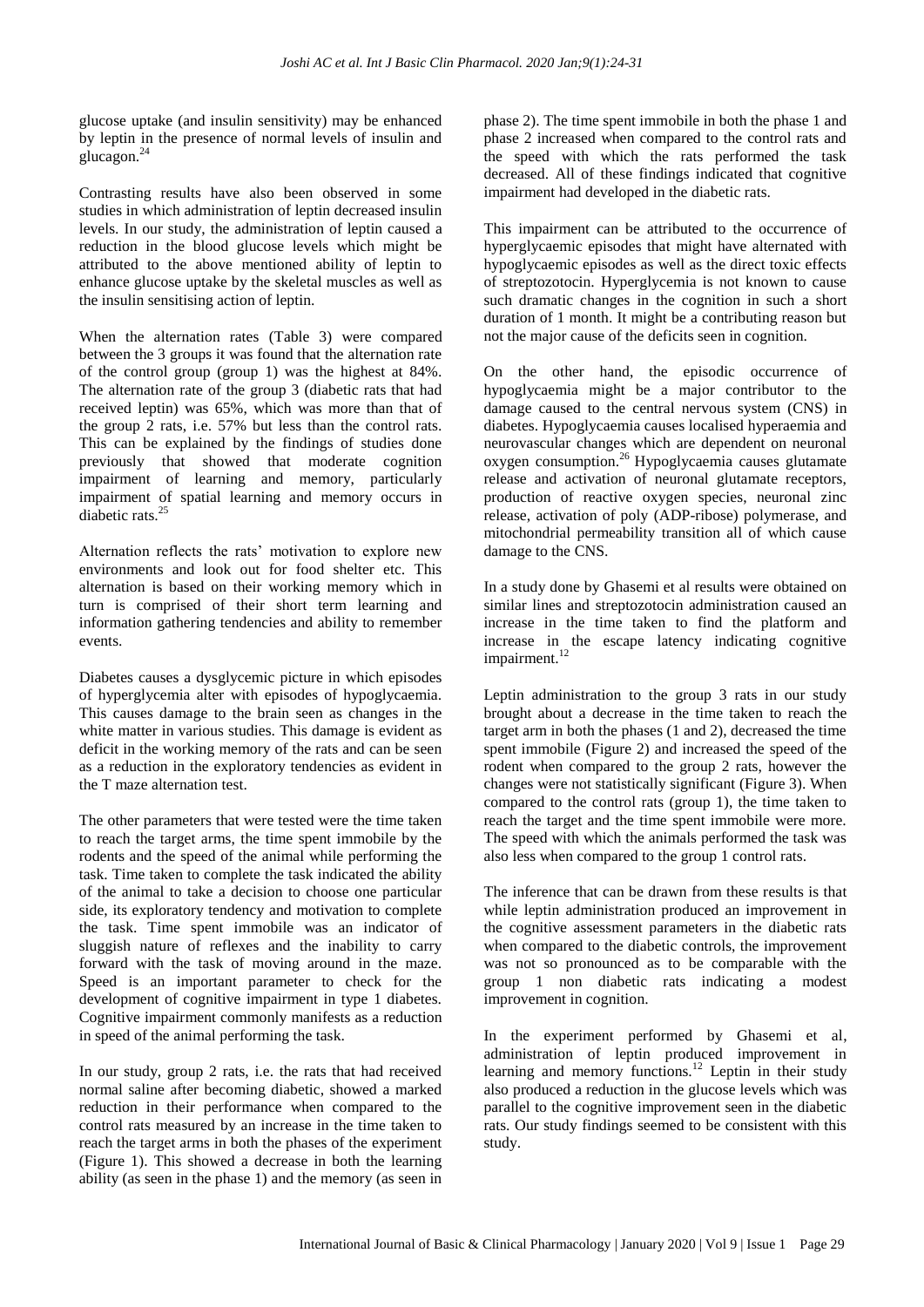Leptin is known to increase the sensitivity to insulin however its effects on increasing or decreasing insulin levels have not been clearly known with some studies revealing an increase in insulin production post leptin administration as some demonstrating a decrease in insulin levels. Leptin by its effect on glucose homeostasis wherein it increases the glucose uptake by the peripheral tissues, reduces glucose production by the liver, reduces food intake by acting on the satiety centre, and normalises glucagon levels.<sup>27</sup> The mechanism by which leptin does this is complex and is multifactorial.

The action of leptin on JAK-STAT pathway, on the Phosphatidylinositol-4,5-bisphosphate 3-kinasepathway in the hypothalamus, on the arcuate nucleus and the proopiomelanocortin cells which bring about the actions of leptin are all responsible for the glucose homeostasis. Leptin acts on the NMDA receptors, the ATP-sensitive  $K^+$  channels in the hypothalamus and Ca<sup>2+</sup>-activated  $K^+$ channels in the hippocampus bringing about the regulation of neuronal excitability.<sup>28</sup>

Leptin is known to have neurogenetic potential by causing synaptic modulation and dendritic growth and facilitates the conversion of short term potentiation into long term potentiation.<sup>29</sup> Leptin also puts a brake on AMPK overactivity which is essential in its cognition improving effect.<sup>30</sup>

Leptin administration in congenital leptin deficiency has proven to be beneficial in clinical studies. It has decreased insulin levels, increased insulin sensitivity, lowered levels of triglycerides while improving HDL levels. Effects on thyroid hormone levels, immune function have also been reported.<sup>31</sup> Its use as a magic bullet for weight loss has been sparked after multiple clinical trials showing benefit in obesity. However this weight loss isn't sustained for a long period of time and hence brings about the idea that the weight loss brought about by leptin can have multiple factors playing role in synergism. All these roles of leptin can be considered to be contributory to its memory improving action. Leptin in human studies has also shown benefits in cases of mild cognitive impairment wherein it was associated with other metabolic alterations and its circulating serum levels were low.

There is a bridge between the clinical and the experimental studies done to assess the role of leptin in cognition with both the study types pointing out towards the fact that leptin's effect on cognition is an indispensible and yet a less explored arena.

#### **CONCLUSION**

It is concluded that the glucose lowering effect of leptin along with all the above mentioned actions contributed to the benefit observed in the rats. Our study thus showed that leptin administration caused a reduction in the blood glucose levels in the rodents and proved to be beneficial in improving the learning and memory of the rats. The mechanism of action by which leptin brought these improvements is multifactorial and needs to be elucidated in further studies.

### **ACKNOWLEDGEMENTS**

We are thankful to Dean Dr. Jayesh M. Brahmbhatt and Institutional Animal Ethics Committee (IAEC), Government Medical College, Surat, Gujarat, India for giving permission to carry out this work.

#### *Funding: No funding sources*

*Conflict of interest: None declared Ethical approval: The study was approved by the Institutional Animal Ethics Committee (IAEC), Government Medical College, Surat, Gujarat, India*

## **REFERENCES**

- 1. Taranum A, Shakeel M. A Study of Frequency and Factors Associated with Depression among Adult Diabetics in Urban Areas of Davangere, Karnataka. National J Community Med. 2016;7(2):111-5.
- 2. WHO, Definition and diagnosis of diabetes mellitus and intermediate hyperglycaemia. Available at: http://www.who.int/diabetes/publications/diagnosis\_ diabetes2006/en/. Accessed on 3 October 2019.
- 3. http://www.who.int/features/factfiles/diabetes/en/
- 4. Gispen W, Biessels G. Cognition and synaptic plasticity in diabetes mellitus. Trends Neurosci. 2000;23(11):542-9.
- 5. Kalra S. Cognitive impairment and diabetes. Recent Pat Endocr Metab Immune Drug Discov. 2013;7(2):155-65.
- 6. Cheng C, Tsai Y, Tsai C, Chou P, Lan T. Type 2 diabetes and anti diabetic medications in relation to dementia diagnosis. J Gerontol A Biol Sci Med Sci. 2014;69:1299-305.
- 7. Brands A, de Haan E, Kappelle L, Kessels R: The Effects of Type 1 Diabetes on Cognitive Performance: a meta-analysis diabetes. Care. 2005;28:726-35.
- 8. McCrimmon R, Frier B. Diabetes and cognitive dysfunction. Lancet. 2012;0140-6736(1012):60360-2.
- 9. Van Duinkerken E. Cognitive function in diabetes. Diapedia. 2014;6104716156:4.
- 10. Dayne B, Harvey J. Leptin: A Novel Therapeutic Target in Alzheimer's Disease? Int J Alzheimer's Dis. 2012;594137:7.
- 11. Keiichi H, Becjer D, Silva A. Leptin Before and After Insulin Therapy in Children with New-Onset Type 1 Diabetes. J Clin Endocrinol Metab. 1999;84(5):1524-6.
- 12. Ghasemi M, Zendehbad B, Zabihi H, Hosseini M, Hadjzadeh MAR, Hayatdavoudi P, et al. Beneficial Effect of Leptin on Spatial Learning and Memory in Streptozotocin-Induced Diabetic Rats. Balkan Med J. 2016;33:102-7.
- 13. Kravitz E, Schmeidler J, Schnaider Beeri M. Type 2 diabetes and cognitive compromise: potential roles of